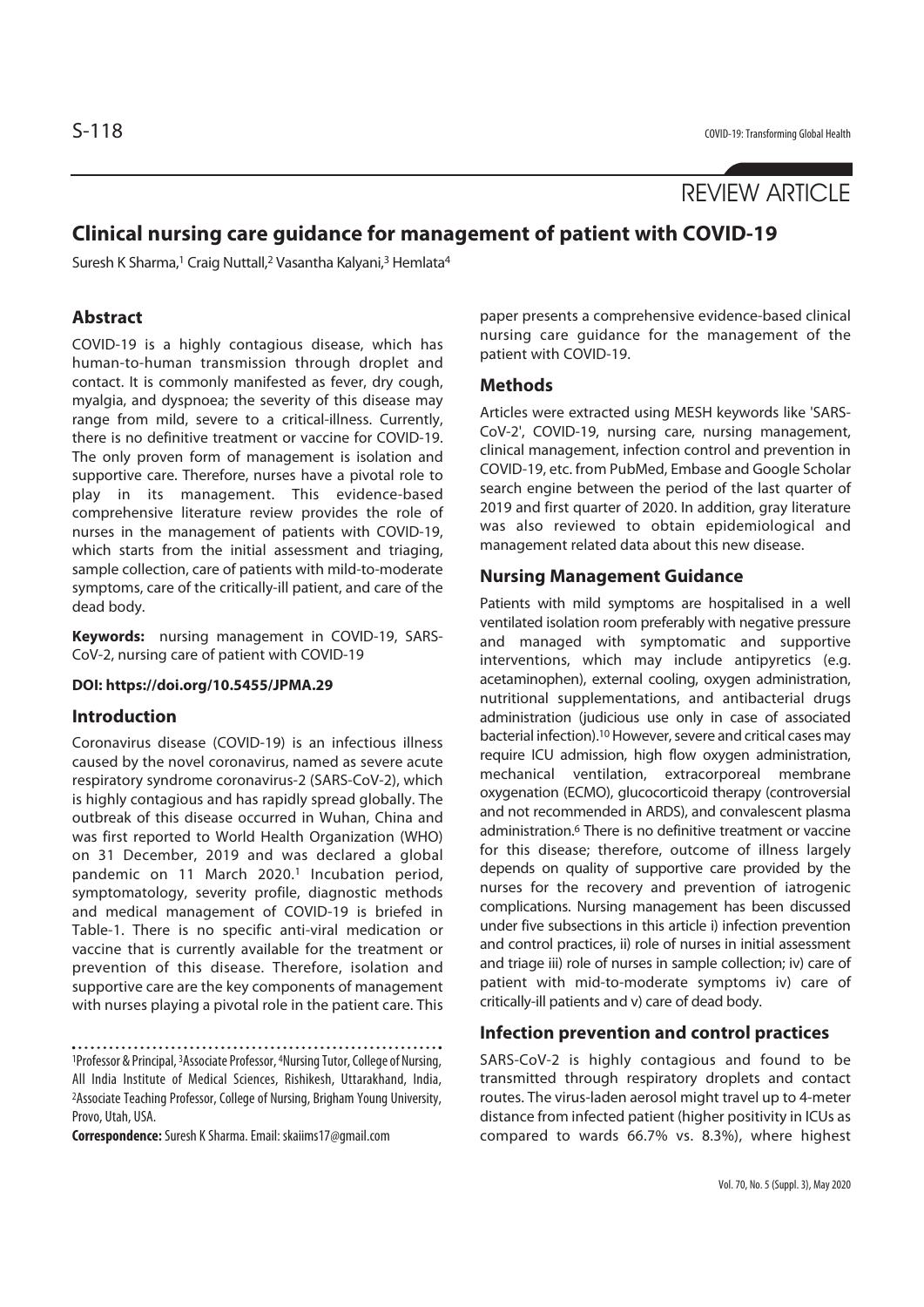COVID-19: Transforming Global Health  $\mathsf{S}\text{-}119$ 

**Table-1:** Epidemiological profile, diagnosis and medical management of COVID-19.

#### **Mode of transmission**2

- Aerosolized droplets generated through coughing, sneezing or breathing
- Direct contact with patient and its body fluids including faeces
- Indirect contact with surfaces and fomites (virus can survive on surfaces for longer period: plastic/ stainless steel: 2-3 days; cardboard: 24 hours and copper: 4 hours)3
- Airborne transmission is suspected but not yet confirmed? (virus can survive in droplet particle in air up-to 3-hours<sup>3</sup> and was found upto 4-meter distance from patient<sup>4</sup>)
- Faecal-oral route of transmission is also suspected? (SARS-CoV-2 is detected in faeces<sup>5</sup> but no reports on faecal?oral transmission is available till date.)

### **Incubation period**: 6

2 - 14 days (most cases occurring within 5-days of exposure)

### **Common symptoms**: 6

Fever (88%), dry cough (67%), fatigue (38%), myalgia (14.9%) and dyspnoea (18.7%); may also have headache, sore throat, rhinorrhoea and gastrointestinal symptoms.

## **Severity profile of disease**: 6

- i) Mild to moderate (81%);
- ii) Severe (dyspnoea, RR?30/minute. Blood oxygen saturation <93%, PaO2/FiO2 ratio<300, lung infiltrates >50% of lungs within 24 - 48 hours)-14% and

iii) Critical illness (respiratory failure, shock, multi-organ dysfunction syndrome)-5% WHO estimated Global mortality rate- 3.4% [15% death in hospitalised patients]8

#### **Diagnosis**6

- i) Nasopharyngeal, oropharyngeal or sputum swabs or bronchoalveolar lavage, tracheal aspirate for rRT-PCR to detect RNA of coronavirus (nasopharyngeal swab is reliable only in first week of illness, later sputum or bronchoalveolar lavage, tracheal aspirate sample is more reliable)
- ii) Chest X-ray has very little diagnostic value
- iii) CT Scan: ground glass opacities, subpleural dominance, crazy paving and consolidation.
- iv) Serology tests to identify IgM and IgG antibody to determine the percentage of infected population.(test is reliable only after 14 days of infection)

#### **Medical Management**6

There is no definitive treatment except isolation, symptomatic and supportive care. However, hydroxychloroquine is recently approved by FDA, USA[9] for use and certain antiviral drugs are under trial (e.g. Remdesivir, Favipiravir), which are promising with initial reports.

- Mild cases require symptomatic and supportive management:
- Antipyretics (e.g. acetaminophen) for fever and myalgia
- External cooling
- Nutritional supplementation (e.g. protein and vitamin supplements)
- Oxygen administration, if dyspnoea
- Critical cases require ICU admission and critical care:
- Advanced airway and mechanical ventilation
- High flow oxygen administration
- Nasogastric/ parenteral nutrition
- Shock management: fluids, vasopressors, antimicrobials (judicious use only) administration
- Extracorporeal membrane oxygenation (ECMO)
- Glucocorticoid therapy (use is controversial), and
- Convalescent plasma administration
- Anticoagulants (e.g. low molecular heparin) to prevent thrombosis.

rRT-PCR: real-time reverse transcription polymerase chain reaction; FDA: Food and Drug Administration.

concentration of aerosols was in patient room (44.4%), followed by air outlets (35.7%), doctors room (12.5%) and outside isolation room (0%).4 Therefore, health care workers (HCWs) must strictly follow appropriate infection prevention and control (IPC) precautions. The essential IPC precautions recommended to be followed by HCWs while caring for patients infected with SARS-CoV-2 are listed below:11,12

- Provide patient with a triple layer surgical mask and ask them to follow coughing and sneezing etiquettes.

- Deploy minimum required HCWs, in the isolation room and practice bundling of nursing interventions to reduce the need of PPEs and risk of infections to HCWs.

- Disposal or dedicated equipment (e.g. stethoscopes, blood pressure cuffs and thermometers) should be used to prevent cross-infection) and disinfect with 70% alcohol in between use.

- Rational use of PPE- gloves, gown, eye protectives (goggles or eye shield), head cover, shoe covers and face mask preferably 95, respirators when exposed to aerosol generating procedures (e.g. nebulization, open suctioning, intubation, extubation, non-invasive mechanical ventilation etc.)

- Touching surfaces around patients must be minimised and practice meticulous hand hygiene with soap and water or alcohol based hand rub when hand not visibility soiled.

- Do not touch nose, eyes, mouth, face and maintain possibility 1-2 meter distance with others but new study found even virus might travel up to 4-meters.4

- Floors should be cleaned 4-hourly, by first mopping with 5% phenolic solution followed by 0.5% sodium hypochlorite solution (NaOCl).

- High touch surfaces such as doorknobs, bedrails, overbed table, computer mouse, telephone, nursing trolley, nursing station, light switches, wall areas around the toilet etc. should be cleaned 4-hourly with 1% NaOCl solution.

- Metallic surfaces around patient should be cleaned with 70% alcohol and furniture, machines, instrument and surfaces in isolation room should be cleaned and disinfected with 1% NaOCl solution.

- Linen should be soaked in 0.05% NaOCl solution for 30 minutes before sending to laundry in a leak-proof plastic bag.

- Blood or body fluid spillage should be treated with 1% NaOCl solution for 30 minutes before wiping.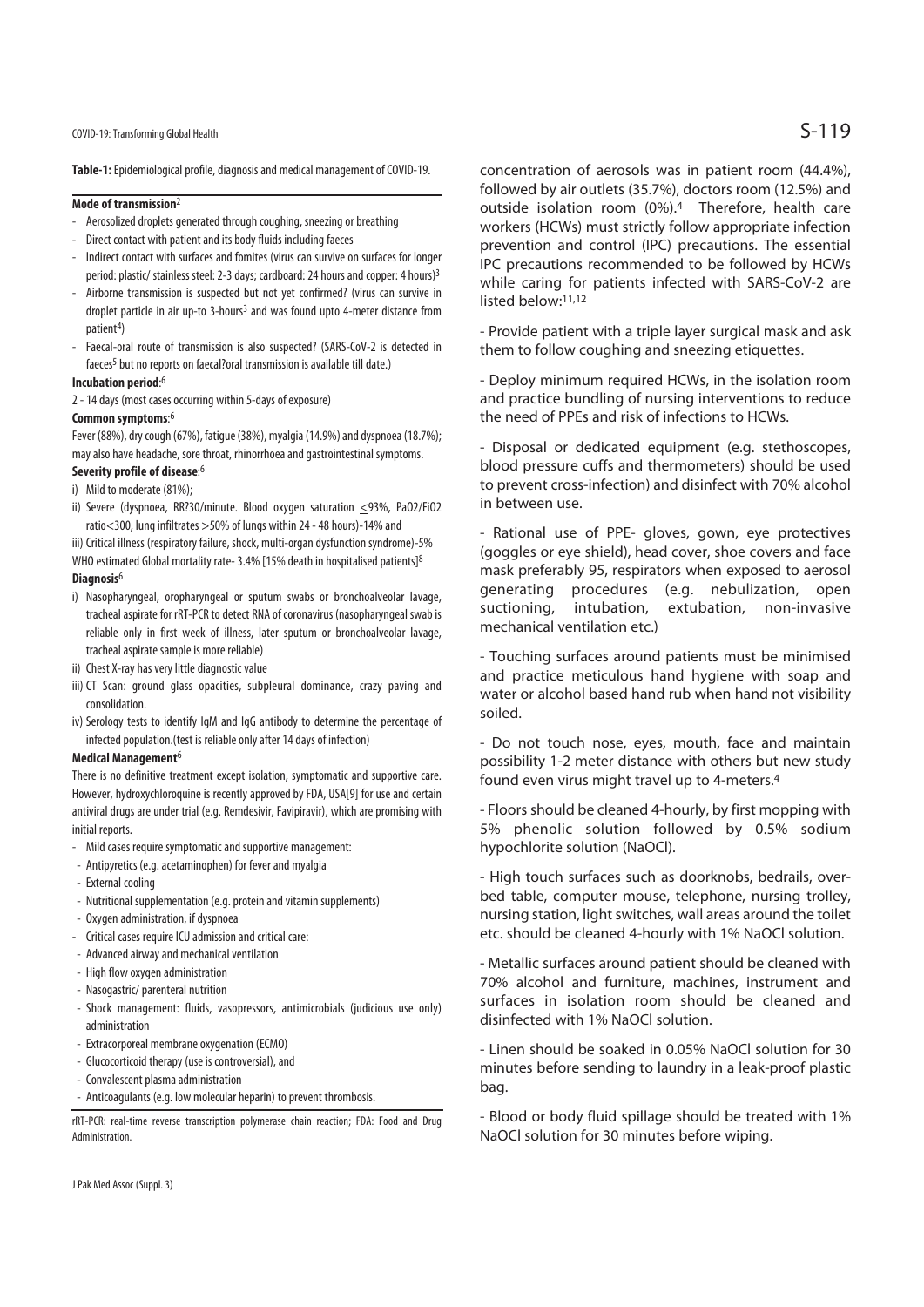- Biomedical waste should be treated with 1-2% NaOCl solution and discarded in color-coded bins as per local or national BMW management policy.

## **Role of nurses in initial assessment and triage**

Nurses are the frontline health care provides, who are involved in triage and sorting patients infected with SARS-CoV-2 based on the severity and history of the disease. They can use case definition, contact exposure definition<sup>13</sup> and the ABCDE history approach<sup>14</sup> given by WHO (Table-2).

## **Role of nurses in sample collection**

Nasopharyngeal, oropharyngeal or sputum swab are collected to detect RNA of coronavirus through rRT-PCR. Safe, Accurate and Sufficient (SAS) approach should be used and following essential points should kept in mind while collection sample:<sup>15</sup>

- Trained person must collect sample using appropriate PPE, preferably use N95 mask or equivalent respirator because aerosol may be generated during procedure; if accidently patient coughs or sneezes.

- Keep COVID-19 sample collection kit ready i.e. Universal Transport Media (UTM) tube, flexible nasopharyngeal swab, ziplock, requisition form and an Ice pack.

- Do not induce the cough because it can generate aerosols and higher of risk of exposure to SARS-CoV infection.

- Follow steps for sample collection:

i) ask the patient to blow their nose, then check for obstruction and tilt head back to 70 degrees;

ii) insert the swab into nostril parallel to the palate and leave it for several seconds to absorb at the resistance; then slowly remove the swab while rotating; in case of oropharyngeal, take the specimen by swabbing the patient posterior pharynx and tonsillar area (ensure sufficient amount of sample is withdrawn);

iii) Place the swab into UTM tube then put into zip-lock along with the ice pack and label it;

iv) Store sample at 40 Celsius and transport to

**Table-2:** Initial assessment and case definition of patient with COVID-19.

| ACDE approach of history taking <sup>14</sup>                                       | Case definition <sup>13</sup>                                                         |
|-------------------------------------------------------------------------------------|---------------------------------------------------------------------------------------|
| Airway (A)                                                                          | Confirmed case:                                                                       |
| Ensure the patency of airway while talking to the patient?                          | A person with laboratory confirmation of COVID-19 infection, irrespective of clinical |
| Assess for dyspnea, abnormal breathing, sounds, cough and sputum<br>expectoration.  | signs and symptoms.                                                                   |
| <b>Breathing (B)</b>                                                                | Probable case:                                                                        |
| Assess for tachypnea (>20/ min), dyspnea, abnormal breathing, sounds, cough         | A. A suspect case for whom testing for the COVID-19 virus is inconclusive. a.         |
| and sputum expectoration.                                                           | Inconclusive being the result of the test reported by the laboratory.                 |
| Measure oxygen saturation (Sp02>96%)                                                | 0 <sub>R</sub>                                                                        |
| Circulation (C)                                                                     | A suspect case for whom testing could not be performed for any reason.<br>В.          |
| Asses for cyanosis, capillary refill time (<2 sec)                                  |                                                                                       |
| Assess tachycardia (>100 beats/min) and BP                                          | <b>Suspected case:</b>                                                                |
| Assess for any signs of shock (hypotension, tachycardia etc.)                       | A. Patient with acute respiratory illness (fever and at least one sign/symptom of     |
| Disability (D)                                                                      | respiratory disease, e.g., cough, shortness of breath), AND a history of travel to or |
| Assess the level of consciousness using AVPU, pupillary reflex                      | residence in a location reporting community transmission of COVID-19 disease          |
| Previous history of any co-morbidity, drug intake history of fever, headache,       | during the 14 days prior to symptom onset.                                            |
| coughing and malaise                                                                | 0 <sub>R</sub>                                                                        |
| Measure blood glucose level                                                         |                                                                                       |
| Exposure (E)                                                                        | B. A patient with any acute respiratory illness AND having been in contact with a     |
| Assessing for contact history as defined by WHO:13                                  | confirmed or probable COVID-19 case (see definition of contact) in the last 14 days   |
| Exposures during 2 days before and the 14 days after the onset of symptoms:         | prior to symptom onset;                                                               |
| 1. Face-to-face contact with a probable or confirmed case within 1 meter and for    | 0 <sub>R</sub>                                                                        |
| more than 15 minutes:                                                               |                                                                                       |
| 2. Direct physical contact with a probable or confirmed case;                       | A patient with severe acute respiratory illness (fever and at least one               |
| Direct care for a patient with probable or confirmed COVID-19 disease without<br>3. | sign/symptom of respiratory disease, e.g., cough, shortness of breath; AND            |
| using proper personal protective equipment1; OR                                     | requiring hospitalization) AND in the absence of an alternative diagnosis that fully  |
| 4. Other situations as indicated by local risk assessments.                         | explains the clinical presentation.                                                   |
| AVPU: alert, verbal, pain and unresponsive.                                         |                                                                                       |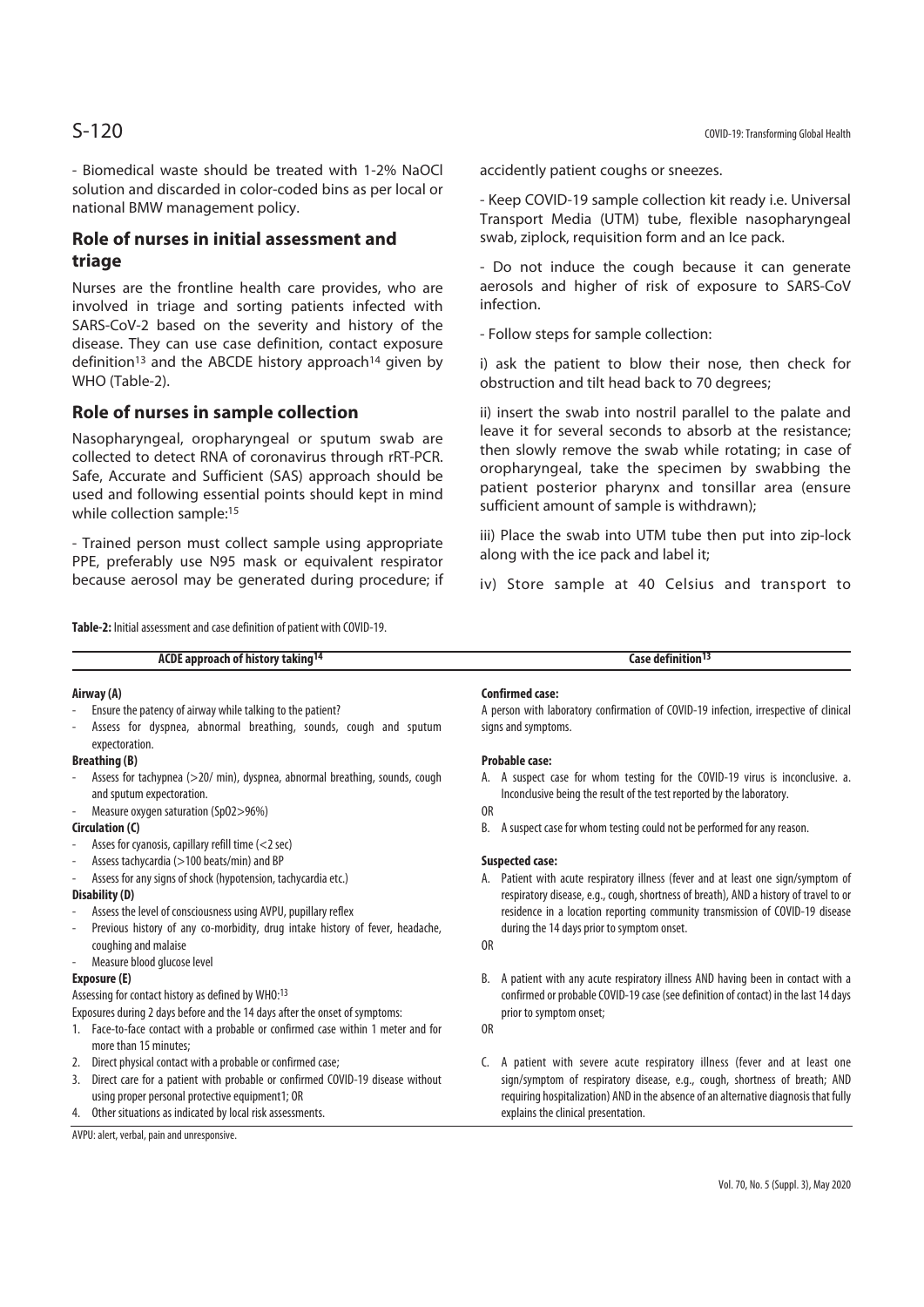laboratory in closed circuit within zip lock bag with an ice pack.

## **Care of patient with mid-moderate symptom**

All the symptomatic patients must be hospitalized, because mere isolation in home or community may expose family members and may easily lead to family clustering of infection.4 Patients with mild-to-moderate symptoms should be admitted in isolated room, and managed with symptomatic and supportive care. Hydroxychloroquine has anti-inflammatory and immunomodulatory effects and found to be effective in management of COVID-19 when used in combination of Azithromycin.16 Nurses have important role in care of patients with mild-moderate symptoms as detailed below:6,10

- Provide complete bed rest, promote sound sleep and regularly monitor vital signs, preferably through a remote monitoring system to reduce the risk of exposure and need of PPEs.

- Provide antipyretic drugs (e.g. acetaminophen) for management of fever and myalgia but NSAIDs should be avoided. Non-pharmacological interventions also may be used for fever like the optimum level of room temperature, light cotton clothing, external cooling interventions such as tepid sponging, use of a fan and cold sponging but remember to cool gradually to avoid shivering.

- Encourage patients to take a bath regularly with soap and water and maintain good personal hygiene.

- Provide plenty of fluids be, a nutritious high protein diet with vitamins. Some of the spices like haldi (Turmeric), Zeera (Cumin), Lahsun (Garlic), Guduchi (T. cordifolia or Giloy) are also believed to effective in recovery from viral infection due to their anti-inflammatory and immunity boosting effects.17

- Patients with respiratory difficulties may require Fowler's positon, pulse oximeter to monitor oxygen saturation and oxygen administration using nasal prongs or cannula to maintain SpO2 > 90%.

- Collect blood samples and send them to the laboratory for prothrombin time, LDH (lactate dehydrogenase), D-dimer, ALT, C-reactive protein (CRP), and creatine kinase, which may be elevated in these patients.

- Hydroxychloroquine is known to cause AV blocks, cardiomyopathies and retail damage; therefore, nurses should closely monitor for these adverse effects.

## **Care of critically-ill patients**

Critically-ill patients require intensive care unit admission and may need advanced airway and mechanical ventilation. They may be given extracorporeal membrane oxygenation (ECMO), glucocorticoid therapy (but its use is controversial), convalescent plasma administration, antiviral drugs e.g. remdesivir, favipiravir (these are under trial and found promising with initial reports) and antibacterial drugs to treat associated bacterial infections. Vasopressors and fluid may be administered for the treatment of shock and prophylactic and anticoagulants for prevention of thrombosis.<sup>6</sup> Therefore, critical care nursing protocols need to be followed along with specific precautions for infection prevention A summary of important critical care nursing interventions are briefed below:18

- Close monitoring of patency of airway, SpO2 > 90%, vital signs, level of consciousness, acid-base balance, ECG, infection indicators, coagulation profile, renal and liver functions, signs of DVT and risk of pressure sores.

- Position patient in semi-fowler's position (30-45o headend elevation) and change every two hourly to prevent pressure sores.

- Administer oxygen therapy to maintain SpO2  $\geq$  90%; initially it may be provided through nasal prongs or cannula or mask. If this fails to maintain the desired SpO2, then high flow nasal oxygen (HFNO), non-invasive ventilation (NIV) or invasive mechanical ventilation should be implemented.

- Early initiation of nasogastric tube feeding (within 48 hours) or parenteral nutrition with diet rich in protein and vitamins.

- Assist in insertion of oropharyngeal airways and endotracheal intubation with aerosol and contact precautions. Endotracheal intubation is done after fiveminutes pre-oxygenation via the continuous positive airway pressure (CPAP) method. and moisture exchanger (HME) filter is used between the mask and the circuit of ventilation balloon, which must be changed regularly (every 5-7 days) or whenever soiled.19

- Use closed endotracheal suctioning system with low suction pressure to prevent risk of aerosol exposure.

- Patient on mechanical ventilation requires use of separate ventilator circuit, implement Ventilator-Associated Pneumonia (VAP) prevention bundle, catheter-related urinary tract infections (CAUTI)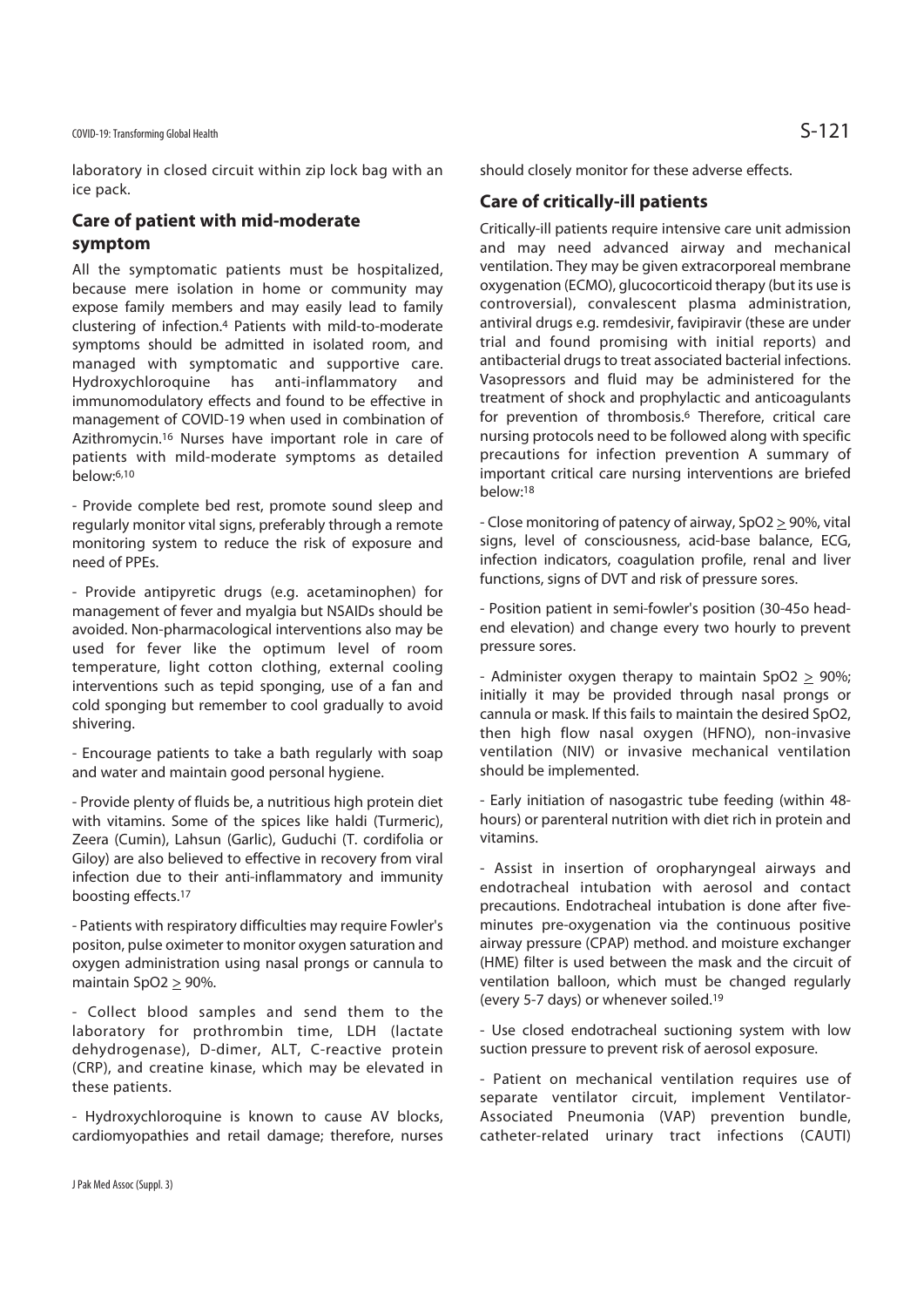prevention bundle, catheter-related sepsis (CLEBSI), bundle, deep vein thrombosis (DVT) prevention interventions and regular check the readiness for weaning.

- Regularly provide oral care (every 6-hourly using 0.12% chlorhexidine), central line care (change dressing every 72-hours with transparent dressing), daily eye care, eye patching, urinary catheter care, back care, bed bath (with disposal wet sponges).

- Provide intermittent pneumatic compression and prophylactic anticoagulant for prevention of deep vein thrombosis and its complications.

- Intake and output must be maintained by nurses, where they may determine additional bolus fluid requirement of these patients (250-1000 ml in adults or 10-20 ml/kg in children) based on clinical response and improved perfusion target (MAP>65 mmHg).

## **Care of dead body**

 Perform proper hand hygiene and ensure the use of PPE (water-resistant apron, goggles, N95 mask, gloves) before attending a dead body. Remove all the tubes, drains, catheters and disinfect the puncture holes, wounds with 1% sodium hypochlorite (NaOCl) solution before closing them with impermeable material. Plug all the orifices such as nose, mouth, rectum, urethra, and vagina with NaOCl soaked cotton gauges. Embalming of the dead body should not be done and it should be placed in a leakproof plastic zip closure body bag (150 micrometers thick) and disinfect outside surface of the bag with NaOCl solution; then either handover to family or send to a mortuary, where it will be stored at 40C. Electrical furnace (cremation) or deep burial (4-6 meter) with cementing is advised to avoid cross-infection. Finally, the isolation room, furniture, machines, and instrument should be cleaned and disinfected with NaOCl by submerging for a minimum of 30 minutes. Biomedical waste should be treated with 1-2% NaOCl solution and discarded in colorcoded bins as per local or national BMW management policy.20

## **Conclusion**

COVID-19 is a new disease caused by a SARS-CoV-2 infection. In the absence of any definitive treatment, nurses have a significant role to play in offering safe and quality supportive care and education. The key role of nurses for patients visiting health care facilities includes initial history collection, triaging, sample collection, drug administration for symptomatic management such as acetaminophen for fever and malaise, antibiotics for associated bacterial infection, oxygen administration to maintain Spo2>90%. Personal hygiene, plenty of fluids, a nutritious diet rich in proteins and vitamins and infection prevention and control measures are other key tasks nurses need carryout. However, critical-ill patients may require ICU admission, advanced airway, mechanical ventilation, intravenous fluid administration, vasopressors, nasogastric/ parenteral nutrition, where nurses need to provide effective monitoring and quality critical care nursing interventions. This is a new disease our guidance will continue to change as new information becomes available and this guidance will help nurses and health care providers to administer quality care for better outcomes of patients with COVID-19.

## **References**

- 1. World Health Organization [Internet]. Rolling updated on coronavirus disease (Covid-19). [Updated 2020 Apr 9; Cited 2020 Apr 11]. Available from: https://www.who.int/emergencies/ diseases/novel-coronavirus-2019/events-as-they-happen
- 2. World Health Organization [Internet]. Mode of transmission of virus causing COVID-19: Implications for IPC precautions recommendations. [Updated 2020 Mar 29; Cited 2020 Apr 11]. Available from: https://www.who.int/news-room/commentaries/ detail/modes-of-transmission-of-virus-causing-covid-19 implications-for-ipc-precaution-recommendations
- 3. van-Doremalen N, Bushmaker T, Morris DH, Holbrrok MA, Gamble A, Williamson BN. Aerosol and surface stability of SARS-CoV-2 as compared with SARS CoV-1. N Engl J Med [Internet], 2020. [Cited 2020 Apr 11]. DOI: 10.1056/NEJMc2004973.
- 4. Guo Z-D, Wang Z-Y, Zhang S-F, Li X, Li L, Li C, et al. Aerosol and surface distribution of severe acute respiratory syndrome coronavirus 2 in hospital wards, Wuhan, China, 2020. Emerg Infect Dis [Internet]. 2020 Jul [Cited 2020 Apr 11]. https://doi.org/10.3201/eid2607.200885
- 5. Wu D, Wu T, Liu Q, Yang Z. The SARS-CoV-2 outbreak: what we know. Int J Infect Dis [Internet]. 2020 Mar [Cited 2020 Apr 11]: S1201971220301235. doi: 10.1016/j.ijid.2020.03.004. [Epub ahead of print]
- 6. Hassan SA, Sheikh FN, Jamal S, Ezeh JK, Akhtar A. Coronavirus (COVID-19): A Review of Clinical Features, Diagnosis, and Treatment. Cureus [Internet] 2020 Mar [Cited 2020 Apr 11];12(3): e7355. doi:10.7759/cureus.7355
- 7. Wu Z, McGoogan JM. Characteristics of and Important Lessons From the Coronavirus Disease 2019 (COVID-19) Outbreak in China: Summary of a Report of 72?314 Cases From the Chinese Center for Disease Control and Prevention. JAMA [Internet]. 2020 [Cited 2020 Apr 11];323(13):1239-1242.. doi:10.1001/jama.2020.2648
- 8. World Health Organization [Internet]. WHO Director-General's opening remark at the media briefing on COVID-19. [Updated 2020 Mar 3; Cited 2020 Apr 11]. Available from: https://www.who.int/dg/speeches/detail/who-director-generals-opening-remarks-at-the-media-briefing-on-covid-19---3 march-2020
- 9. The U.S. Food and Drug Administration [Internet]. Fact sheet for health care providers emergency use authorization (EUA) of hydroxychloroquine sulfate supplied from the strategic national stockpile for treatment of covid-19 in certain hospitalized patients. [Updated 2020 Mar 4; Cited 2020 Apr 11]. Available from: https://www.fda.gov/media/136537/download
- 10. Lopez V, Sum K, Ching Y, Wong J. Nursing care of patients with